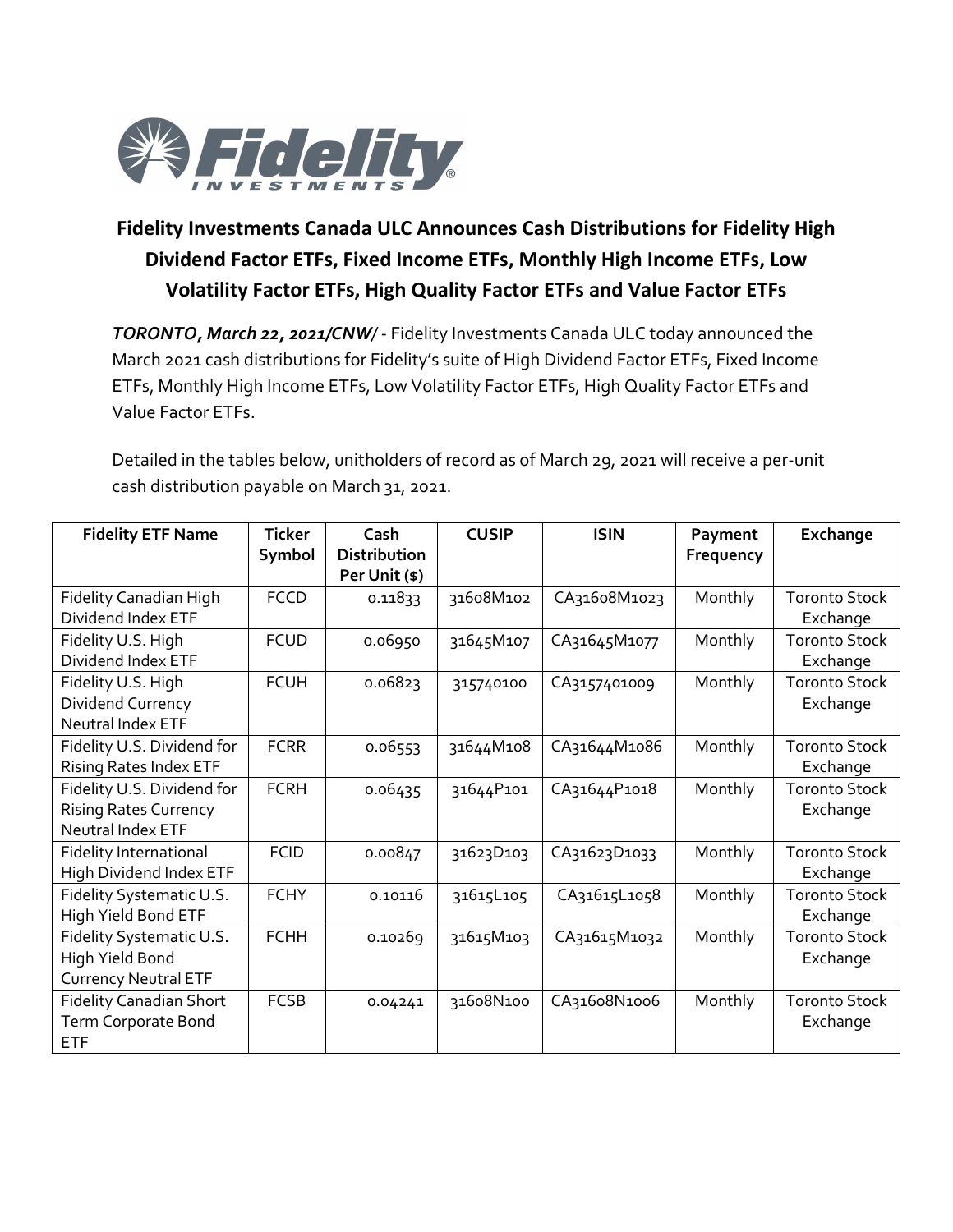| <b>Fidelity ETF Name</b>          | <b>Ticker</b><br>Symbol | Cash<br><b>Distribution</b> | <b>CUSIP</b> | <b>ISIN</b>  | Payment<br>Frequency | Exchange             |
|-----------------------------------|-------------------------|-----------------------------|--------------|--------------|----------------------|----------------------|
|                                   |                         | Per Unit (\$)               |              |              |                      |                      |
| <b>Fidelity Systematic</b>        | <b>FCCB</b>             | 0.03500                     | 31644F103    | CA31644F1036 | Monthly              | <b>Toronto Stock</b> |
| Canadian Bond Index<br><b>ETF</b> |                         |                             |              |              |                      | Exchange             |
| <b>Fidelity Global Core Plus</b>  | <b>FCGB</b>             | 0.04178                     | 31623G106    | CA31623G1063 | Monthly              | <b>Toronto Stock</b> |
| <b>Bond ETF</b>                   |                         |                             |              |              |                      | Exchange             |
| <b>Fidelity Global</b>            | <b>FCIG</b>             | 0.03487                     | 31624P105    | CA31624P1053 | Monthly              | <b>Toronto Stock</b> |
| <b>Investment Grade Bond</b>      |                         |                             |              |              |                      | Exchange             |
| <b>ETF</b>                        |                         |                             |              |              |                      |                      |
| <b>Fidelity Canadian</b>          | <b>FCMI</b>             | 0.03453                     | 31609T106    | CA31609T1066 | Monthly              | <b>Toronto Stock</b> |
| Monthly High Income               |                         |                             |              |              |                      | Exchange             |
| <b>ETF</b>                        |                         |                             |              |              |                      |                      |
| <b>Fidelity Global Monthly</b>    | FCGI                    | 0.05089                     | 31623K107    | CA31623K1075 | Monthly              | <b>Toronto Stock</b> |
| High Income ETF                   |                         |                             |              |              |                      | Exchange             |

| <b>Fidelity ETF Name</b>       | <b>Ticker</b> | Cash                | <b>CUSIP</b> | <b>ISIN</b>  | Payment   | Exchange             |
|--------------------------------|---------------|---------------------|--------------|--------------|-----------|----------------------|
|                                | Symbol        | <b>Distribution</b> |              |              | Frequency |                      |
|                                |               | Per Unit (\$)       |              |              |           |                      |
| <b>Fidelity Canadian Low</b>   | <b>FCCL</b>   | 0.27314             | 31608H103    | CA31608H1038 | Quarterly | <b>Toronto Stock</b> |
| <b>Volatility Index ETF</b>    |               |                     |              |              |           | Exchange             |
| Fidelity U.S. Low              | <b>FCUL</b>   | 0.13201             | 31647B109    | CA31647B1094 | Quarterly | <b>Toronto Stock</b> |
| Volatility Index ETF           |               |                     |              |              |           | Exchange             |
| Fidelity U.S. Low              | <b>FCLH</b>   | 0.11625             | 31647N103    | CA31647N1033 | Quarterly | <b>Toronto Stock</b> |
| <b>Volatility Currency</b>     |               |                     |              |              |           | Exchange             |
| Neutral Index ETF              |               |                     |              |              |           |                      |
| Fidelity Canadian High         | <b>FCCQ</b>   | 0.21052             | 31610C100    | CA31610C1005 | Quarterly | <b>Toronto Stock</b> |
| Quality Index ETF              |               |                     |              |              |           | Exchange             |
| Fidelity U.S. High Quality     | <b>FCUQ</b>   | 0.09485             | 31647C107    | CA31647C1077 | Quarterly | <b>Toronto Stock</b> |
| Index ETF                      |               |                     |              |              |           | Exchange             |
| Fidelity U.S. High Quality     | <b>FCQH</b>   | 0.09967             | 31648J101    | CA31648J1012 | Quarterly | <b>Toronto Stock</b> |
| <b>Currency Neutral Index</b>  |               |                     |              |              |           | Exchange             |
| ETF                            |               |                     |              |              |           |                      |
| <b>Fidelity Canadian Value</b> | <b>FCCV</b>   | 0.04569             | 31609U103    | CA31609U1030 | Quarterly | <b>Toronto Stock</b> |
| Index ETF                      |               |                     |              |              |           | Exchange             |
| Fidelity U.S. Value Index      | <b>FCUV</b>   | 0.02420             | 31647E103    | CA31647E1034 | Quarterly | <b>Toronto Stock</b> |
| <b>ETF</b>                     |               |                     |              |              |           | Exchange             |
| Fidelity U.S. Value            | <b>FCVH</b>   | 0.02439             | 31646E104    | CA31646E1043 | Quarterly | <b>Toronto Stock</b> |
| <b>Currency Neutral Index</b>  |               |                     |              |              |           | Exchange             |
| <b>ETF</b>                     |               |                     |              |              |           |                      |